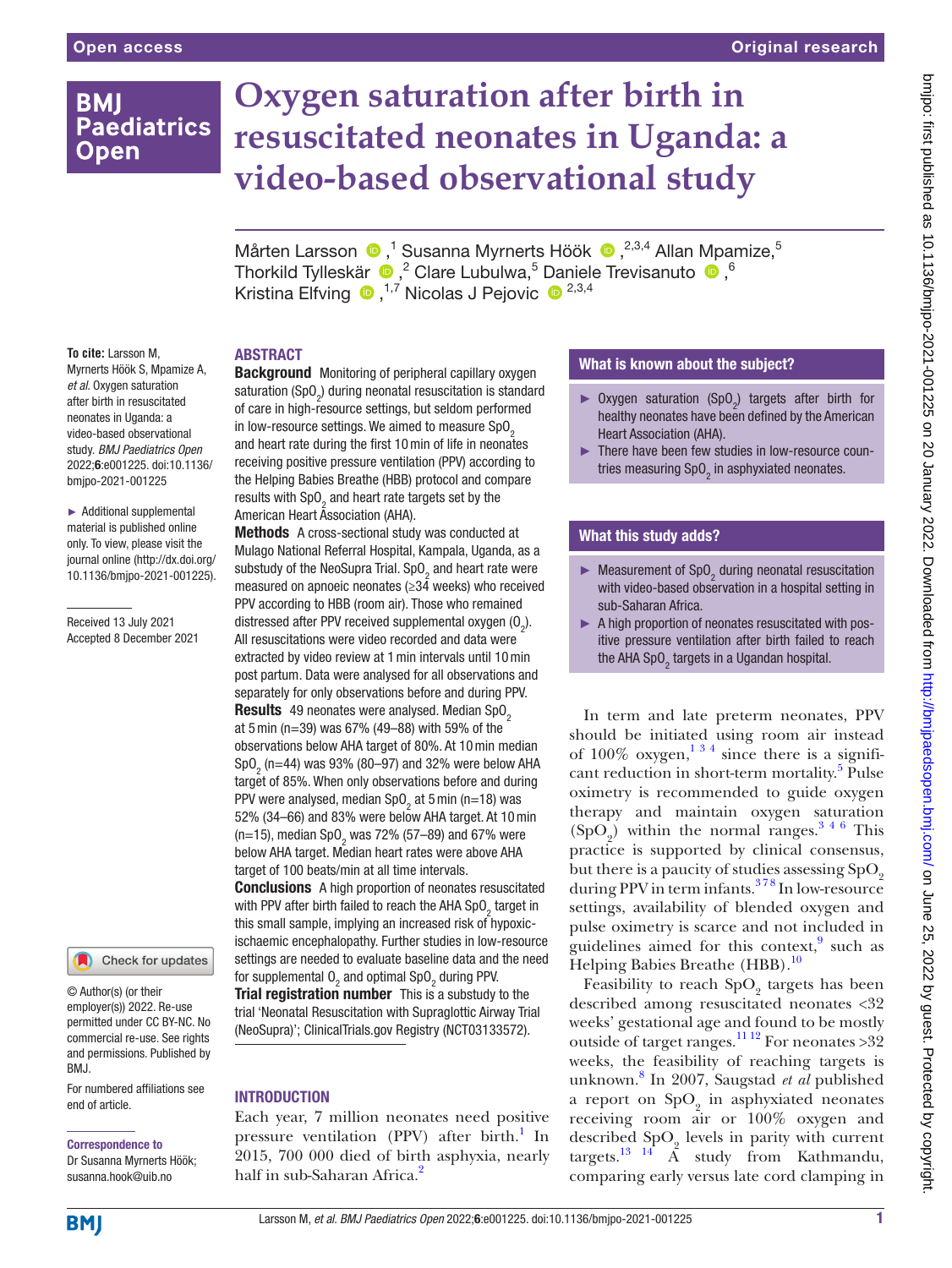late preterm and term resuscitated neonates, reported  $SpO<sub>2</sub>$  levels below American Heart Association (AHA) target range.<sup>15</sup> To our knowledge, that is the only study assessing  $SpO<sub>2</sub>$ , conducted in a low-resource setting, using the HBB protocol, where no oxygen during PPV was provided.

This study aimed to investigate  $\mathrm{SpO}_2$  and heart rate in the first 10min after birth in neonates who received PPV according to the HBB protocol in a high-volume hospital in sub-Saharan Africa and compare results with  $\mathrm{SpO}_2$  and heart rate targets set by the AHA.

#### **METHODS**

#### Study design, setting and population

This cross-sectional observational study was conducted in January–July 2019 as a substudy of the NeoSupra Trial at the Mulago National Referral Hospital, Uganda, the largest public hospital in Kampala (altitude of 1200m above sea level) with approximately 25 000 births each year.<sup>16 17</sup> Most deliveries at this hospital present as emergencies, such as severe obstructed labour, fetal distress, antepartum haemorrhage or severe pre-eclampsia.

Resuscitations were performed by midwives trained in HBB and indication for PPV was apnoea or gasping. The attending research physician could intervene and supervise the resuscitation if needed, still following HBB. Oxygen was not provided during PPV according to the HBB protocol.<sup>[18](#page-6-11)</sup> After termination of PPV, neonates could receive oxygen by nasal cannula 0.5–5L/min if showing breathing difficulties and cyanosis at midwifes' discretion, according to hospital guidelines. Both neonates born through caesarean section (CS) in the operation theatre and by vaginal delivery in the labour ward were included by convenience when a research physician was available. Inclusion criteria were inborn neonates, estimated gestational age  $\geq 34$  weeks, estimated birth weight  $\geq 2000$  g, need for PPV at birth and parental consent. Exclusion criteria were any major malformation, incompatible with sustained life or affecting the airways, and stillbirth.

#### Study procedure

Immediately after birth, neonates eligible for inclusion had their cord cut and were taken to the resuscitation table where drying, stimulation, suctioning and PPV were initiated by a midwife. The research physician, who attended all births included in this substudy, placed a pulse oximeter probe (Philips reusable M1193A neonatal wrap sensor) on the neonate's right hand as soon as possible and connected it to a pulse oximeter (Philips Intellivue X2, Amsterdam, The Netherlands). Heart rate was measured by dry-electrode ECG NeoBeat Newborn HR Meter (Laerdal, Stavanger, Norway), $\frac{19}{19}$  which was also placed as soon as possible after the neonate arrived on the resuscitation table. All cases were video-recorded using an HD1080P Black Box AI-IP018 camera (Shenzen Aishine Electronics Co, China).  $SpO<sub>2</sub>$  and heart rate were measured during the first 10min after birth. Time

of birth, time from birth to table, amniotic fluid appearance, Apgar score, and mother and neonate clinical characteristics were collected and recorded by research assistants on-site.

Video recordings were reviewed by an investigating physician.  $SpO<sub>2</sub>$ , heart rate, and signal quality were visually observed on video and registered every minute for 10min after birth. If data could not be acquired at the predetermined time interval because of a hidden display or unsatisfactory signal quality, the data point was collected at a time span of ±5s from the determined time interval. If no data could be collected within this time span, it was registered as missing data.  $\mathrm{SpO}_2$  signal was considered reliable if signal quality indicator showed medium-quality signal or better, if the plethysmograph curve showed continuous uniform waves of at least peakto-peak amplitude of 50% between the top and bottom line or if heart rate on pulse oximeter and ECG were congruent within a range of 5 beats per minute (bpm). When heart rate by ECG was not available, heart rate measurements from pulse oximeter were used. The ECG signal quality was considered reliable if numbers were seen with sharp background on the display and unreliable if background was blurred. Observations from video review were manually entered into an Excel (Microsoft, Redmond, Washington, USA) spreadsheet.

#### **Outcome**

Outcome measures were  $\text{SpO}_2$  and heart rate in the first 10min after birth, and the proportion of neonates with  $SpO<sub>2</sub>$  below the AHA target at 5 and 10 min after birth.<sup>[3](#page-6-3)</sup> The outcome measures were assessed for all observations and separately in the subgroup of observations before and during PPV at each time point.

AHA states the following preductal  $SpO<sub>2</sub>$  ranges after birth: 1min 60%–65%, 2min 65%–70%, 3min 70%–75%, 4min 75%–80%, 5min 80%–85%and at 10 min  $85\% - 95\%$ , based on studies in healthy term neonates.[6](#page-6-13)

#### Patient and public involvement

Neither patients nor the public were involved in design, or conduct, or reporting or dissemination plans of the study.

#### Data analysis

Since this was an explorative study, a priori sample size calculation was not performed but a sample of approximately 50 neonates was estimated sufficient to obtain representative data. Data analysis included video observations on  $\mathrm{SpO}_2$  and heart rate with reliable signal quality available at each minute interval. Data were presented as numbers and proportions for categorical variables, means and SDs for normally distributed continuous variables, and medians and IQR for variables with skewed distribution. GraphPad-Prism V.9 (GraphPad Software, San Diego, California, USA) was used for statistical analysis and graphs. A subanalysis was made including only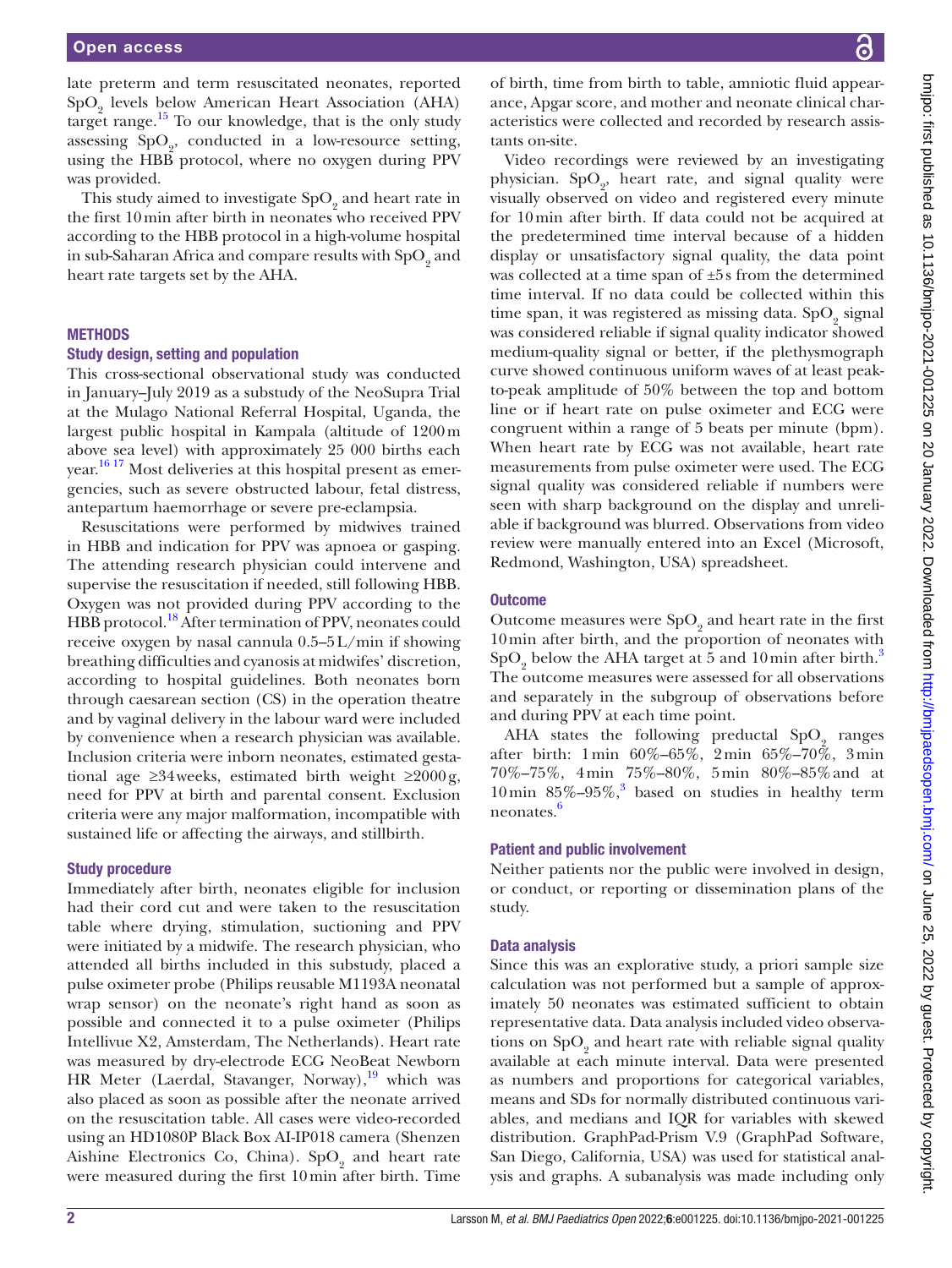#### <span id="page-2-0"></span>Table 1 Maternal and neonatal characteristics and data from the main study NeoSupra Trial\*

| <b>Characteristics</b>                                              | SpO <sub>2</sub> study<br>$N = 49$ | NeoSupra Trial*<br><b>FM</b> group<br>$N = 597$ |
|---------------------------------------------------------------------|------------------------------------|-------------------------------------------------|
| Median maternal age,<br>years (IQR)                                 | $24(21-28)$                        | $23(20-28)$                                     |
| Amniotic fluid-meconium<br>stained, foul smelling or<br>both, n (%) | 36 (73)                            | 370 (62)                                        |
| Caesarean section, n (%)                                            | 41 (84)                            | 301 (50)                                        |
| Median birth weight, g<br>(IQR)                                     | 3100 (2800-3300)                   | 3100 (2800-3400)                                |
| Male sex, n (%)                                                     | 32 (65)                            | 349 (59)                                        |
| Median Apgar score, (IQR)                                           |                                    |                                                 |
| 1 min                                                               | $3(2-4)$                           | $3(2-4)$                                        |
| 5 min                                                               | $6(4-6)$                           | $5(4-6)$                                        |
| $10$ min                                                            | $7(6-8)$                           | $7(6-8)$                                        |

\*Pejovic *et al.*[17](#page-6-14)

FM, face mask; SpO<sub>2</sub>, peripheral capillary oxygen saturation.

observations before and during PPV at each minute interval. Proportions of neonates with  $\text{SpO}_2$  below target ranges at 5min and 10min after birth were calculated for both groups. Heart rate of  $\geq 100$  bpm was considered as an indicator of adequate ventilation.<sup>34</sup>

#### RESULTS

#### Neonatal characteristics

Sixty-eight neonates were initially selected for inclusion, of which 19 were later excluded. Reasons for exclusion were: one stillbirth; one declined verbal consent and three resuscitations that were not captured on video. Fourteen neonates were excluded since  $\mathrm{SpO}_2$  data from the video recordings were unavailable due to late positioning of the pulse oximeter probe, difficulty to see oximeter display on video or unreliable  $\mathrm{SpO}_2$  signal quality. The final dataset included 49 neonates.

Neonatal and maternal characteristics are reported in [table](#page-2-0) 1, together with data from the face mask (FM) group of the main study, NeoSupra Trial.<sup>17</sup> Apgar score at 5 min was  $<5$  in 30% of neonates and  $<7$  in 76%. Seventy-three per cent presented meconium-stained or foul-smelling amniotic fluid. Time to achieve first  $SpO<sub>2</sub>$ measurement was 163s (IQR 132–222) and PPV was started within the first minute in five neonates (10%). Supplemental oxygen was administered to 21 neonates after PPV (due to difficulty of breathing or cyanosis). Ten neonates (20%) died in the first week of life out of which six died after resuscitation in the delivery room [\(table](#page-2-1) 2).

In the FM group of the NeoSupraTrial, 89% (n=530 of 597) of neonates were hospitalised and 11% (n=67 of 597) died after resuscitation; 18% (n=109 of 597) were found dead at 7-day follow-up.

As there were no reliable  $\mathrm{SpO}_2$  observations in the first minute after birth, data referred to this time point were

<span id="page-2-1"></span>Table 2 Delivery room interventions, hospitalisation and clinical outcome

|                                                                           | $N=49$        |
|---------------------------------------------------------------------------|---------------|
| Median time from birth <sup>*</sup> to table, s (IQR)                     | $31(25 - 41)$ |
| Median time from birth* to first SpO <sub>2</sub> data,<br>n=46, s (IQR)  | 163 (132-222) |
| Median time from birth* to first HR data,<br>ECG†, $n=45$ , s (IQR)       | 93 (69-139)   |
| Median time from birth* to first HR data,<br>POx, $n=48$ , s (IQR)        | 188 (138-237) |
| Median time from birth* to start of<br>ventilation, s (IQR)               | 123 (93-157)  |
| Median duration of ventilation, s (IQR)                                   | 179 (98–626)  |
| Median time from birth* to start of<br>supplemental $O_2$ , n=21, s (IQR) | 331 (291-399) |
| LMA resuscitation, $n$ (%)                                                | 17 (35)       |
| Oxygen supplementation after PPV, n (%)                                   | 21(43)        |
| Neonates received ventilation within first<br>minute, $n$ $(\%)$          | 5(10)         |
| Switch from face mask to LMA during first<br>10 min, n $(\%)$             | 2(4)          |
| Advanced resuscitation‡ during first<br>10 min, n (%)                     | 1(2)          |
| Hospitalised directly after resuscitation, n<br>(% )                      | 42 (86)       |
| Death after resuscitation, n (%)                                          | 6(12)         |
| Total mortality at 7-day follow-up, n (%),<br>$n = 48$                    | 10(20)        |

\*Time of birth was defined as the time when the entire neonate had exited the mother's body.

†Measured by dry-electrode ECG.

‡Endotracheal intubation (only possible if investigating

neonatologist present), chest compressions or both.

HR, heart rate; LMA, laryngeal mask airway; O<sub>2</sub>, oxygen; POx, pulse oximeter; PPV, positive pressure ventilation;  $SpO<sub>2</sub>$ , peripheral capillary oxygen saturation.

excluded from analysis ([figure](#page-3-0) 1). Missing  $SpO<sub>2</sub>$  data were more frequent at early time intervals and due to late attachment of the pulse oximeter probe and unreliable  $SpO<sub>2</sub>$  signal quality [\(figure](#page-3-0) 1). Heart rate observations were also mostly missing the first minutes due to late positioning of pulse oximeter and ECG probes or bad signal quality [\(figure](#page-3-1) 2).

#### All observations

 $\mathrm{SpO}_2$  values from 2 to 10 min after birth are shown in [figure](#page-3-0) 1A. When analysing all observations, median  $SpO<sub>2</sub>$ level was below AHA target from 2 to 5min after birth [\(figure](#page-3-0) 1A). At 5min after birth, 59% of all neonates (n=39) had  $SpO<sub>2</sub>$  values below the AHA target, and at 10 min (n=44) the proportion was  $32\%$  [\(table](#page-4-0) 3). Of the 21 neonates receiving oxygen supplementation because of difficulty of breathing after PPV, seven (33%) had  $\mathrm{SpO}_2$  above AHA target range (85%–95%) at  $10\,\mathrm{min.}$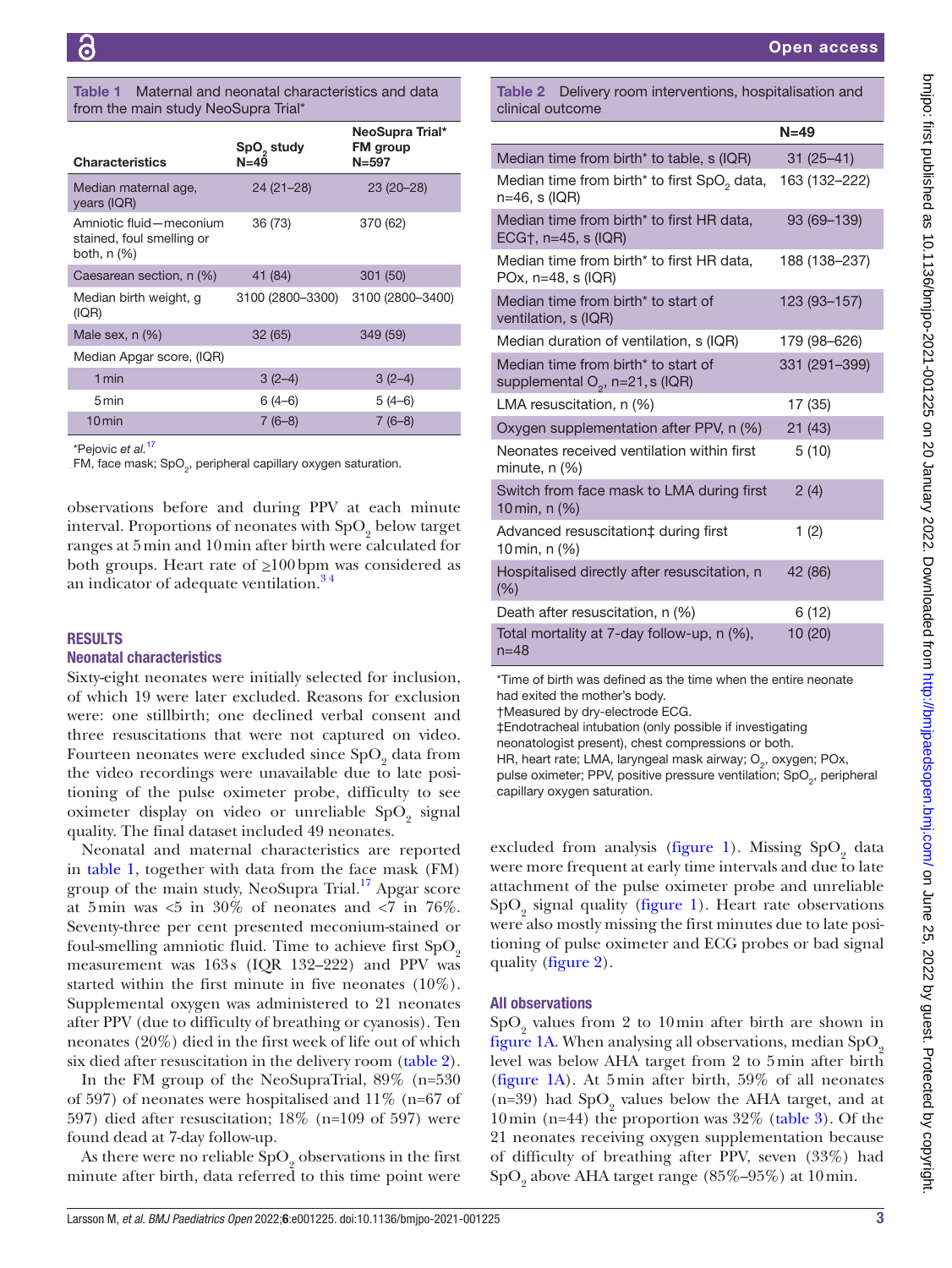$\overline{A}$ 



 $\overline{B}$ 

<span id="page-3-0"></span>American Heart Association lower limit of SpO<sub>2</sub> target range

Figure 1 Preductal peripheral capillary oxygen saturation (SpO<sub>2</sub>) by pulse oximetry at 2–10 min after birth presented as box plots showing the median, quartiles, range (min and max values) and individual data points. Observations obtained (n) and sample size (N) are shown below the graph. (A) SpO<sub>2</sub> observations of all neonates at each time point. (B) SpO<sub>2</sub> observations of neonates before and during positive pressure ventilation at each time point.

A post hoc analysis was made separating the 36 neonates with meconium-stained, foul-smelling amniotic fluid or both from those 13 neonates with clear amniotic fluid. In the meconium group, median  $SpO<sub>2</sub>$  at 5 min was 79% (IQR 50–88, n=26) and 50% were below AHA target. At 10 min, median  $SpO_2$  was 94% (IQR 86–97, n=31) and 26% were below AHA target. In the group with clear amniotic fluid, median  $SpO<sub>2</sub>$  at 5min was 57% (IQR 46–68, n=12) and 75% were below AHA target. At 10min, median SpO<sub>2</sub> was 84% (IQR 59–95, n=12) and 50% were below AHA target.

#### Observations before and during PPV

When only observations before and during PPV were included in the analysis, the median  $SpO_2$  was below AHA target at all time intervals ([figure](#page-3-0) 1B). The proportion of



### Heart rate

Median heart rate was above target of 100 bpm at each minute interval for both all observations and only observations before and during PPV [\(figure](#page-3-1) 2A,B). At 2min, 12 observations were below target in both groups and decreased every minute thereafter. At 10 min, no observations were below this target.

#### **DISCUSSION**

In this observational study, a high proportion of resuscitated neonates had  $\mathrm{SpO}_2$  values below AHA target in the



American Heart Association heart rate target

<span id="page-3-1"></span>Figure 2 Heart rate measured by dry-electrode ECG or pulse oximetry at 1–10min after birth presented as box plots showing the median, quartiles, range (min and max values) and individual data points. Observations obtained (n) and sample size (N) are shown below the graph. (A) Heart rate observations of all neonates at each time point. (B) Heart rate observations of neonates before and during positive pressure ventilation at each time point.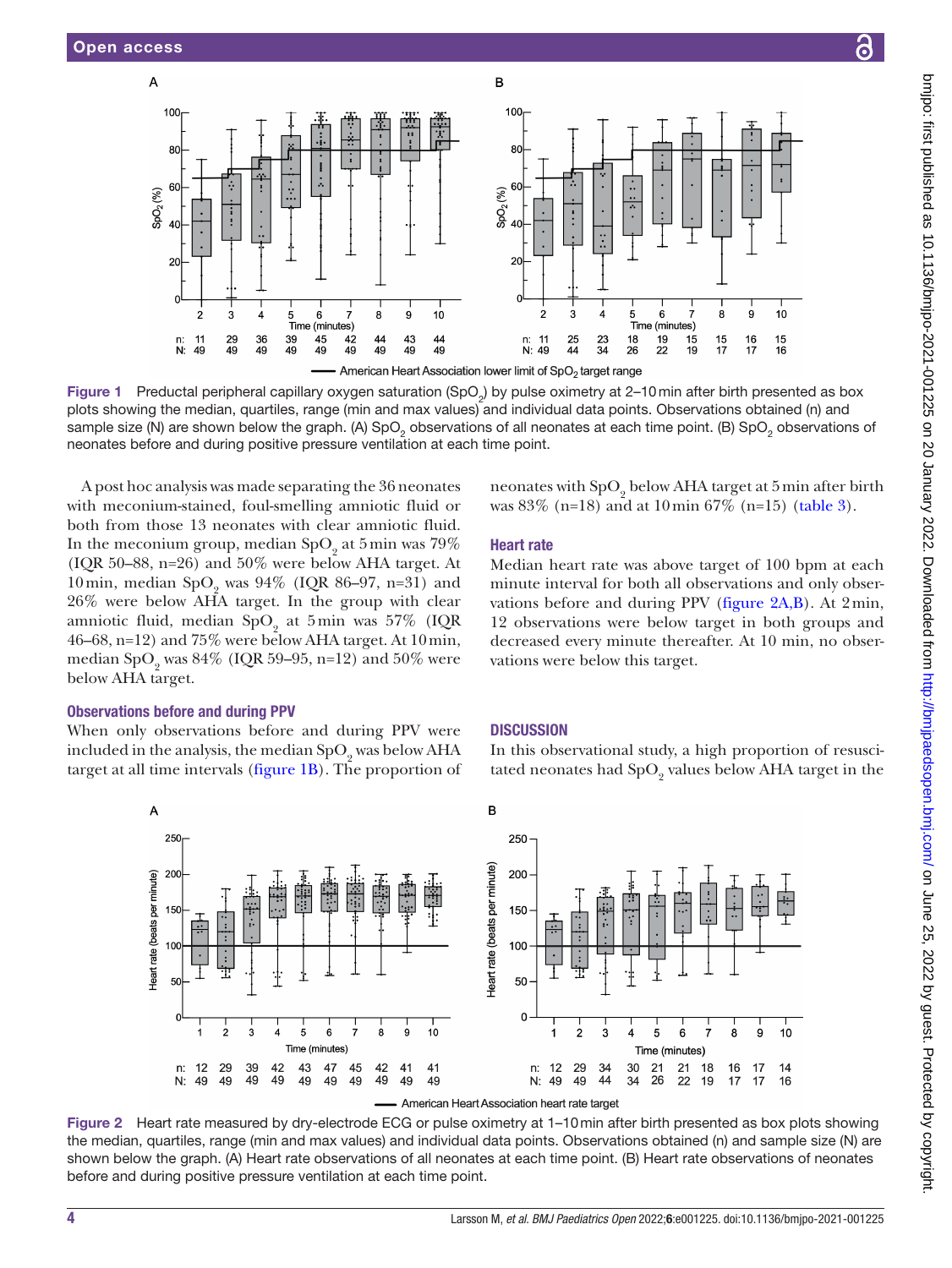<span id="page-4-0"></span>

| SpO <sub>2</sub> values and proportion of neonates with SpO <sub>2</sub> below American Heart Association (AHA) target<br>Table 3 |                         |             |                                                              |            |  |  |  |
|-----------------------------------------------------------------------------------------------------------------------------------|-------------------------|-------------|--------------------------------------------------------------|------------|--|--|--|
|                                                                                                                                   | <b>All observations</b> |             | Observations before and during positive pressure ventilation |            |  |  |  |
| Time after birth                                                                                                                  | 5 min                   | $10$ min    | 5 min                                                        | 10 min     |  |  |  |
| Observations, n                                                                                                                   | 39                      | 44          | 18                                                           | 15         |  |  |  |
| Median SpO <sub>2</sub> (IQR)                                                                                                     | 67 (49 - 88)            | $93(80-97)$ | $52(34-66)$                                                  | 72 (57-89) |  |  |  |
| Observations below<br>AHA SpO <sub>2</sub> target, n (%)                                                                          | 23(59)                  | 14 (32)     | 15 (83)                                                      | 10 (67)    |  |  |  |

 $\textsf{SpO}_2^{}$ , peripheral capillary oxygen saturation.

first 10min after birth, while heart rate remained above 100 bpm for the most part of the measurements.

The strengths of the present study include (1) data collection from review of video recordings allowing detailed monitoring of observed parameters, signal quality and hence enhanced reliability of data<sup>20 21</sup>; (2) the assessment of  $\mathrm{SpO}_2$  and heart rate in a low-resource setting where PPV is performed in room air without the  $SpO<sub>2</sub>$  monitoring.

Few studies have observed  $\mathrm{SpO}_2$  during neonatal resuscitation. In a study by Saugstad *et al*, median SpO<sub>2</sub> in neonates resuscitated with room air was 90% (5th–95th percentile 66–95, n=100) at 5min and 90% (83–96, n=110) at 10min, median Apgar score 4, 7 and 8 at 1, 5 and 10 min, respectively.<sup>13</sup> Our corresponding figures were 67% (IQR 49–88) and 93% (80-97). Reasons for lower saturation at 5min could be quality of resuscitation, observational method or severity of the asphyxia. Three-quarters of neonates in this study had Apgar score <7 at 5min, associated with increased risk of mortality and morbidity. $2^{2-24}$  In Nepal, mean  $SpO_2$  levels in an early cord clamping group who received  $\overline{P}PV$  (n=45) were 76.1% (SD 3.9) at 5min and 85.1% (SD 2.8) at 10min.  $\text{SpO}_2$  at 10 min was somewhat lower than in our study and results were also below the AHA targets.[15](#page-6-9) In both studies,  $\mathrm{SpO}_2$  data were collected by direct observation and not by video review. Sp $\text{O}_2^{}$  in neonates at high altitude (>4000 m above sea level) has been shown to be lower compared with measurements at sea level. $25$  Another study at similar altitude as Kampala observed comparable  $\mathrm{SpO}_2$  at birth with the reference study at sea level by Dawson *et al* (median 69% vs 66% at 1min), and we assume the altitude had a minor impact on our results. $626$ 

The high  $SpO<sub>2</sub>$  dispersion reflects the variability of illness in resuscitated neonates. In our study, 43% of the neonates received oxygen after PPV (upon midwives' assessment of breathing difficulties or cyanosis). This probably increased median  $SpO<sub>2</sub>$ , especially from 5 min after birth. Still, large proportions of patients (59% at  $5\,\mathrm{min},\,32\%$  at  $10\,\mathrm{min})$  had an  $\mathrm{SpO}_2$  below AHA target. When only neonates before and during PPV were analysed, the proportion was even more prominent (83% at 5min, 67% at 10min) ([table](#page-4-0) 3). Yet, most neonates had heart rate above 100 bpm, which is considered a sign of adequate ventilation ([figure](#page-3-1) 2).<sup>34</sup> This suggests that adequate PPV alone is not sufficient to achieve  $\mathrm{SpO}_2$  in the recommended range. Though, since no

respiratory function monitoring was used, conclusions about adequacy of PPV is not possible to make. This study observed a large portion of neonates with either meconium-stained, or foul-smelling amniotic fluid, or both indicating meconium aspiration. This could theoretically explain the low  $\mathrm{SpO}_2$  in this sample, but a post hoc analysis surprisingly showed higher  $SpO<sub>2</sub>$  in the group with meconium-stained amniotic fluid. A finding hard to interpret, but high rate of missing data in the meconium group and the small sample size are possible explanations. Persistent hypoxia in asphyxiated neonates may exacerbate pulmonary hypertension and have shortterm and long-term consequences of hypoxic-ischaemic encephalopathy.<sup>[27](#page-6-18)</sup> Oxygen is not included in the HBB algorithm, since it is scarce and difficult to administer in blended form in low-income contexts, $10^{28}$  but the availability of oxygen in sub-Saharan African hospitals is increasing.<sup>[29 30](#page-6-19)</sup> A neonatal resuscitation algorithm for low-resource and middle-resource settings that includes oxygen has been proposed. $31$  The present study might support its use. Nevertheless, preventing dangerous hyperoxia is also recommended<sup>3 4 7</sup>; of note, 33% of neonates receiving supplemental oxygen after PPV had  $SpO<sub>2</sub>$  levels above target range (>95%) at 10 min. These findings suggest that  $\mathrm{SpO}_2$  measurement would be considered also in low-resource settings because the agreement between the assessment of infant colour and  $\mathrm{SpO}_2$  is limited.<sup>[32](#page-6-21)</sup>

The questions regarding supplemental oxygen still remain: oxygen or not, when and how much? Our results raise the question if these neonates would benefit from supplemental  $O_2$  during PPV. However, transferring a practice from one context to another may have detrimental effects.<sup>33</sup> Caution must be taken not to implement an advanced resuscitation algorithm before the basic skills of good quality PPV have been mastered. Safe and accessible devices to blend and titrate oxygen need to be available as well as  $\mathrm{SpO}_2$  monitoring to avoid both hypoxia and hyperoxia. Optimal saturation and oxygenation for neonates in need of PPV needs to be further investigated[.7 8](#page-6-23)

This study has some limitations. It was an exploratory investigation with a limited number of participants which prevented calculations of CI and hence results can be difficult to generalise. Neonates were selected by convenience sampling based on the research physician's availability, with risk for selection bias. However, baseline characteristics were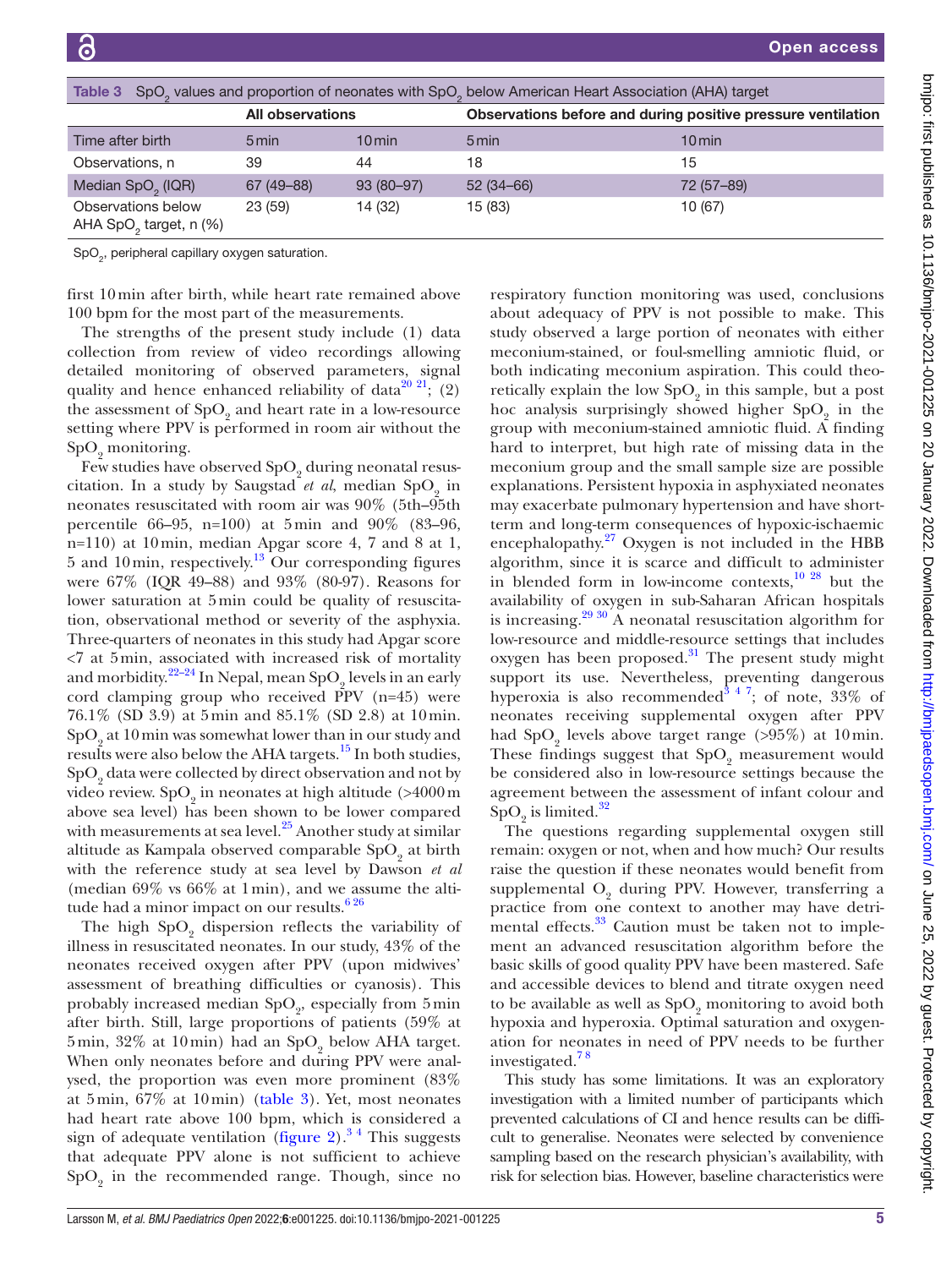in broad agreement with the NeoSupra Trial [\(table](#page-2-0) 1).<sup>17</sup> Of note, the observed high rate of CS (84%) was partly due to convenience sampling but also due to lack of oximeter visibility on video recordings from the labour ward resuscitation table, where vaginal deliveries were performed. This was one of the main reasons for exclusion of neonates initially selected for analysis. Dawson *et al* reported that healthy babies born by CS are known to have lower  $SpO<sub>2</sub>$  compared with those by vaginal delivery. $6$  It is difficult to assess if the high rate of CS affected the results in these severely asphyxiated neonates. This observational study suffered from missing  $\mathrm{SpO}_2$  and heart rate data, particularly immediately after birth. This seems to be a random data loss that would not affect the results but implies an uncertainty to the data, especially at the initial time intervals. Median time to start of ventilation (123s) in this study was markedly above the aimed for 'golden minute' (first minute of life), indicating difficulties in compliance with the HBB algorithm, mostly due to prolonged stimulation and suctioning. The delay in ventilation is a possible explanation of the low  $\mathrm{SpO}_2$  in our study and it would be interesting to see if  $SpO<sub>2</sub>$  improves with earlier start of ventilation. Time to PPV from birth in an earlier cohort at the same hospital was 137s (n=99) and 92s  $(n=48)$  after CS, indicating the problem is recurring.<sup>34</sup> This is however not an issue unique to our study site. In a video observation study of 76 neonates from a hospital in Tanzania (where numerous HBB studies have been undertaken) that included rigorous HBB training, median time from birth to first ventilation was 108s and the total duration of stimulation and suctioning before first ventilation was 45s. [35](#page-6-25) A study from Mozambique found similar delays in ventilation after training[.36](#page-6-26) These examples highlight the difficulty in reaching the HBB target in this setting and we believe our results might reflect the situation in other busy hospitals in sub-Saharan Africa.

#### **CONCLUSIONS**

A high proportion of neonates resuscitated with PPV after birth failed to reach the AHA  $\mathrm{SpO}_2$  target in this small sample, implying an increased risk for hypoxic-ischaemic encephalopathy. Further studies in low-resource settings are needed to evaluate baseline data and the need for  $\mathrm{supplemental}\, \mathrm{O}_2$  and  $\mathrm{optimal}\, \mathrm{SpO}_2$  during PPV with longterm follow-up on mortality and neurological outcome.<sup>8</sup>

#### Author affiliations

<sup>1</sup>Paediatric Department, Queen Silvia's Hospital for Children and Young People, Gothenburg, Sweden

<sup>2</sup> Centre for International Health, University of Bergen Faculty of Medicine and Dentistry, Bergen, Norway

3 Department of Global Public Health, Karolinska Institute, Stockholm, Sweden 4 Sachs' Children and Youth Hospital, Stockholm, Sweden

5 Mulago National Referral Hospital, Kampala, Uganda

<sup>6</sup>Department of Women's and Children's Health, University of Padua, Padova, Italy <sup>7</sup> School of Public Health and Community Medicine, University of Gothenburg, Gothenburg, Sweden

Twitter Susanna Myrnerts Höök [@SavingNeonates](https://twitter.com/SavingNeonates)

Acknowledgements We would like to give our greatest appreciation to the staff at the Maternity and Neonatal Special Care Unit of Mulago National Referral Hospital, Kampala, Uganda, for their wonderful work to improve the care of neonates. We want to give special thanks to Francesco Cavallin (Independent Statistician, Solagna, Italy) for his invaluable comments on the manuscript. We also want to thank Josaphat Byamugisha and Jolly Nankunda (both Mulago National Referral Hospital) for their important contribution to the study.

Contributors ML was responsible for the study design, data analysis. interpretation of data and contributed to preparation of the study site. He conducted the literature research and was responsible for the writing process of the manuscript and approval of the final draft. SMH contributed to study design and to the acquisition of data. She was responsible for preparation of the study site, revised the work draft, approved the final draft and act as guarantor of the study. AM was responsible for acquisition of data, contributed to preparation of the study site and approved the final draft. TT contributed to study design, revised the work draft and approved the final draft. CL contributed to study design, manuscript revision and approved the final draft. DT contributed to study design, interpretation of data, manuscript revision and approved the final draft. KE contributed to study design, data analysis and interpretation of data. She revised the work draft and approved the final draft. NJP contributed to study design, data analysis, interpretation of data and literature research. He was responsible for preparation of the study site, revised the work draft, approved the final draft and act as guarantor of the study.

Funding This was a substudy of the NeoSupra Trial supported by unrestricted grants from the Research Council of Norway (grant 250531) and the Centre for Intervention Science in Maternal and Child Health (project number 223269), Norway. Queen Silvia Children's Hospital, Paediatric Department contributed with a grant for the first author to work on the manuscript. In-kind contributions were made by the University of Bergen and Stavanger University Hospital, Norway; Makerere University, Uganda; Karolinska Institutet and Sachs' Children and Youth Hospital, Sweden; and Padua University, Italy.

Competing interests None declared.

Patient consent for publication Not required.

Ethics approval This study involves human participants and was part of the NeoSupra Trial,<sup>16</sup> approved by the Institutional Review Board of Mulago National Referral Hospital, Uganda; the Uganda National Council of Science and Technology; the Director General from the Ministry of Health, Uganda (MREC 1168); and the Regional Committee for Medical and Health Research Ethics (REK South East reference number 2017/989) in Norway. A two-tier procedure for consent was used. All women admitted to the labour ward during the study period were given brief verbal information of the trial and provided oral consent. Written deferred consent was sought from mothers, whose neonates met inclusion criteria.

Provenance and peer review Not commissioned; externally peer reviewed.

Data availability statement Data are available upon reasonable request. All data relevant to the study are included in the article or uploaded as supplemental information. All original data for this substudy is available as a supplemental material. Background data can be made available upon reasonable request.

Supplemental material This content has been supplied by the author(s). It has not been vetted by BMJ Publishing Group Limited (BMJ) and may not have been peer-reviewed. Any opinions or recommendations discussed are solely those of the author(s) and are not endorsed by BMJ. BMJ disclaims all liability and responsibility arising from any reliance placed on the content. Where the content includes any translated material, BMJ does not warrant the accuracy and reliability of the translations (including but not limited to local regulations, clinical guidelines, terminology, drug names and drug dosages), and is not responsible for any error and/or omissions arising from translation and adaptation or otherwise.

Open access This is an open access article distributed in accordance with the Creative Commons Attribution Non Commercial (CC BY-NC 4.0) license, which permits others to distribute, remix, adapt, build upon this work non-commercially, and license their derivative works on different terms, provided the original work is properly cited, appropriate credit is given, any changes made indicated, and the use is non-commercial. See: <http://creativecommons.org/licenses/by-nc/4.0/>.

#### ORCID iDs

Mårten Larsson <http://orcid.org/0000-0001-9142-8165> Susanna Myrnerts Höök<http://orcid.org/0000-0001-7560-4077> Thorkild Tylleskär <http://orcid.org/0000-0003-4801-4324> Daniele Trevisanuto <http://orcid.org/0000-0002-6462-0079>